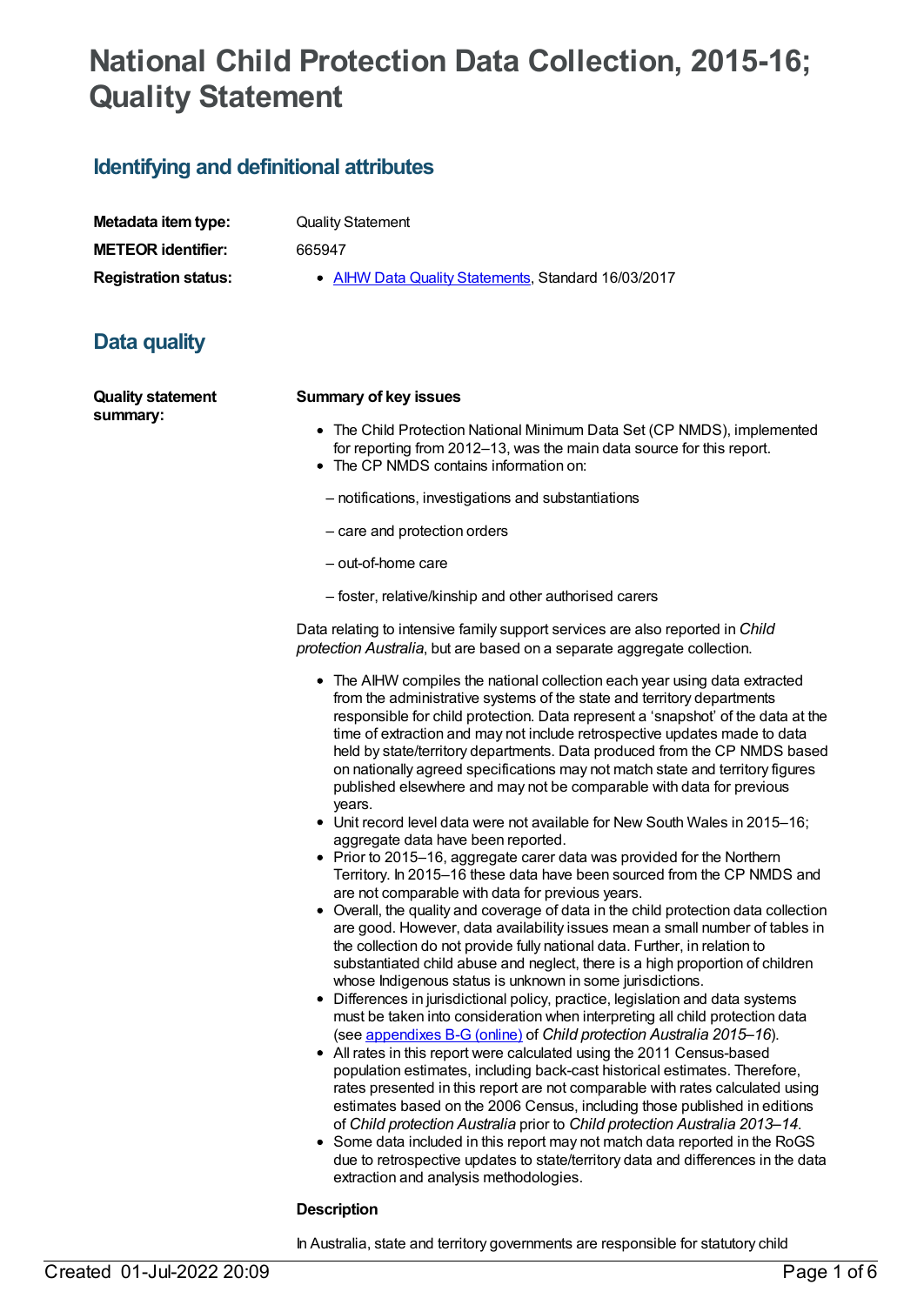|                            | protection. Each responsible department assists vulnerable children who have<br>been, or are at risk of being, abused, neglected or otherwise harmed, or whose<br>parents and young people are unable to provide adequate care or protection.                                                                                                                                                                                                                                                                                                       |
|----------------------------|-----------------------------------------------------------------------------------------------------------------------------------------------------------------------------------------------------------------------------------------------------------------------------------------------------------------------------------------------------------------------------------------------------------------------------------------------------------------------------------------------------------------------------------------------------|
|                            | A number of government and non-government organisations share a common duty<br>of care towards the protection of children and young people. Departments<br>responsible for child protection investigate, process and oversee the handling of<br>child protection cases. Children and their families are assisted by being provided<br>with, or referred to, a wide range of services.                                                                                                                                                               |
|                            | The data for this collection are collected from each of the eight state and territory<br>departments responsible for child protection, and the AIHW validates, collates and<br>analyses these data. The CP NMDS was implemented in 2012-13. The data are<br>extracted from the administrative systems of the state and territory departments<br>according to definitions and technical specifications to which those departments<br>and the AIHW have agreed. This data collection represents the only national source<br>of child protection data. |
|                            | The collection is a part of the child welfare series of reporting. Ongoing funding of<br>this series is specified in the Memorandum of Understanding between the AIHW<br>and state and territory departments responsible for children and families services<br>and in the associated 3-year Schedule (2014-2016) for national child protection<br>work. Work is overseen by informal working groups, including the Children and<br>Families Data Network.                                                                                           |
| Institutional environment: | The AIHW is a major national agency set up by the Australian Government under<br>the Australian Institute of Health and Welfare Act 1987 (Cwith) to provide reliable,<br>regular and relevant information and statistics on Australia's health and welfare. It is<br>an independent corporate Commonwealth entity established in 1987, governed by<br>a management board and accountable to the Australian Parliament through the<br>Health and Ageing portfolio.                                                                                   |
|                            | The AIHW aims to improve the health and wellbeing of Australians through better<br>health and welfare information and statistics. It collects and reports information on a<br>wide range of topics and issues, ranging from health and welfare expenditure,<br>hospitals, disease and injury and mental health to ageing, homelessness, disability<br>and child protection.                                                                                                                                                                         |
|                            | The Institute also plays a role in developing and maintaining national metadata<br>standards. This work contributes to improving the quality and consistency of<br>national health and welfare statistics. The Institute works closely with governments<br>and non-government organisations to achieve greater adherence to those<br>standards in administrative data collections to promote national consistency and<br>comparability of data and reporting.                                                                                       |
|                            | One of the main functions of the AIHW is to work with the states and territories to<br>improve the quality of administrative data and, where possible, to compile national<br>data sets based on data from each jurisdiction, to analyse the data sets and<br>disseminate information and statistics.                                                                                                                                                                                                                                               |
|                            | The Australian Institute of Health and Welfare Act 1987, in conjunction with the<br>compliance provisions of the Privacy Act 1988 (Cwlth), ensures that the data<br>collections managed by the AIHW are kept securely and under the strictest<br>conditions to preserve privacy and confidentiality.                                                                                                                                                                                                                                                |
|                            | For further information, see the AIHW website www.aihw.gov.au.                                                                                                                                                                                                                                                                                                                                                                                                                                                                                      |
| <b>Timeliness:</b>         | The reference period for the 2015–16 National Child Protection Data Collection is<br>from 1 July 2015 to 30 June 2016. Data relating to child protection investigations<br>includes investigation outcomes recorded up until 31 August 2016, to maximise the<br>currency of these data items.                                                                                                                                                                                                                                                       |
|                            | The state and territory departments responsible for child protection provide data to<br>the AIHW annually, after the end of each financial year. For the 2015-16 collection,<br>the first iteration of data was due to the AIHW by 13 September 2016, and data<br>were finalised for all states and territories in December 2016. Data from the 2015–<br>16 Child Protection Collection were published in March 2017. The data for each<br>collection period are released in the AIHW's Child protection Australia annual<br>publication.           |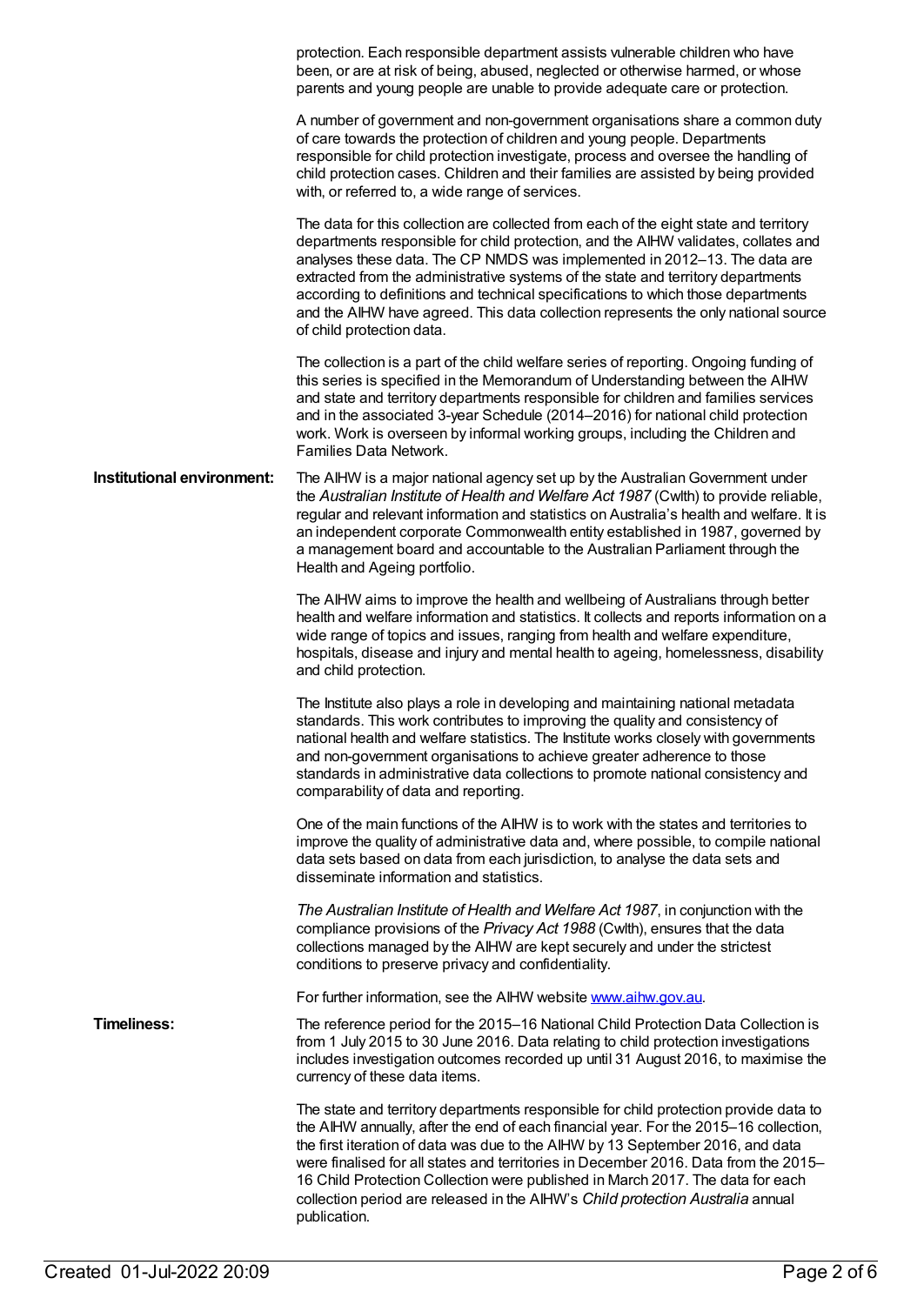| <b>Accessibility:</b> | Publications containing national child protection data, including the annual Child<br>protection Australia reports, are available on the AIHW website<br>http://www.aihw.gov.au/child-protection-publications/. These reports are available<br>free of charge. Concurrent with the annual publication, key findings are also<br>presented online http://www.aihw.gov.au/child-protection/.                                                                                                                                                                                                                                                                                                                                                                                                                                                                                            |
|-----------------------|---------------------------------------------------------------------------------------------------------------------------------------------------------------------------------------------------------------------------------------------------------------------------------------------------------------------------------------------------------------------------------------------------------------------------------------------------------------------------------------------------------------------------------------------------------------------------------------------------------------------------------------------------------------------------------------------------------------------------------------------------------------------------------------------------------------------------------------------------------------------------------------|
|                       | Requests for unpublished data can be made by contacting the AIHW. See<br>http://www.aihw.gov.au/data/. A cost-recovery charge may apply to requests that<br>take substantial resources to compile. Depending on the nature of the request,<br>requests for access to unpublished data may require approval from the state and<br>territory data custodians and/or the AIHW Ethics Committee.                                                                                                                                                                                                                                                                                                                                                                                                                                                                                          |
|                       | General inquiries about AIHW publications can be made to the Digital and Media<br>Communications Unit on (02) 6244 1032 or via email to info@aihw.gov.au.                                                                                                                                                                                                                                                                                                                                                                                                                                                                                                                                                                                                                                                                                                                             |
| Interpretability:     | Supporting information on relevant mandatory reporting requirements, legislation,<br>jurisdictional policy and data systems are presented at the appendixes B-G<br>(online) of the Child protection Australia reports. Supporting information is also<br>provided in the footnotes accompanying tables and the report Glossary. Chapter 1<br>of the report provides an overview of the child protection process and data<br>collection. Readers are advised to consider all supporting and contextual<br>information to ensure appropriate interpretation of analyses that the AIHW<br>presents.                                                                                                                                                                                                                                                                                      |
|                       | Metadata for the CP NMDS is available on METeOR, the AlHW's online metadata<br>repository, and can be accessed at the following page:<br>/content/index.phtml/itemld/656494                                                                                                                                                                                                                                                                                                                                                                                                                                                                                                                                                                                                                                                                                                           |
| <b>Relevance:</b>     | The Child Protection Collection is the authoritative source of national Australian<br>child protection data. The collection includes several modules on notifications,<br>investigations and substantiations; care and protection orders; out-of-home care,<br>authorised carers including foster and relative/kinship carers; and intensive family<br>support services. Where available, these collections provide information on<br>children within each system and the child protection cases, placements and<br>households relating to children.                                                                                                                                                                                                                                                                                                                                  |
|                       | The overlaps between the three primary modules (notifications, investigations and<br>substantiations; care and protection orders; and out-of-home care) have also been<br>analysed at the national level. The collection has a range of information about<br>children who come into contact with the child protection system, including their age,<br>sex, Indigenous status and living arrangements. Data are also collected on the<br>main type of substantiated abuse or neglect that has occurred: physical abuse,<br>sexual abuse, emotional abuse or neglect and the co-occurrence of these types of<br>abuse or neglect. The collection also includes the numbers of admissions to, and<br>discharges from, care and protection orders and out-of-home care; and information<br>on households providing foster and relative/kinship care placements.                           |
|                       | As well as providing information on the current collection period, the collection also<br>enables some trends to be examined, providing a valuable source of data for<br>monitoring various components of the child protection system. Overall, these data<br>give a detailed view of statutory child protection in Australia.                                                                                                                                                                                                                                                                                                                                                                                                                                                                                                                                                        |
|                       | Data sourced from national child protection collections are used for reporting under<br>the National Framework for Protecting Australia's Children 2009-2020 (see<br>http://www.aihw.gov.au/nfpac/) and in the annual RoGS for all jurisdictions except<br>New South Wales (see http://www.pc.gov.au/research/ongoing/report-on-<br>government-services).                                                                                                                                                                                                                                                                                                                                                                                                                                                                                                                             |
| <b>Accuracy:</b>      | Data for the child protection collections are extracted each year from the<br>administrative systems of the state and territory departments responsible for child<br>protection in Australia, according to definitions and technical specifications agreed<br>to by the departments and the AIHW. Data represent a 'snapshot' of the data at the<br>time of extraction and may not include retrospective updates made to data held by<br>state/territory departments. Data produced from the CP NMDS based on nationally<br>agreed specifications may not match state and territory figures published<br>elsewhere and may not be comparable with data for previous years. Some data<br>included in this report may not match data reported in the RoGS due to<br>retrospective updates to state/territory data and differences in the data extraction<br>and analysis methodologies. |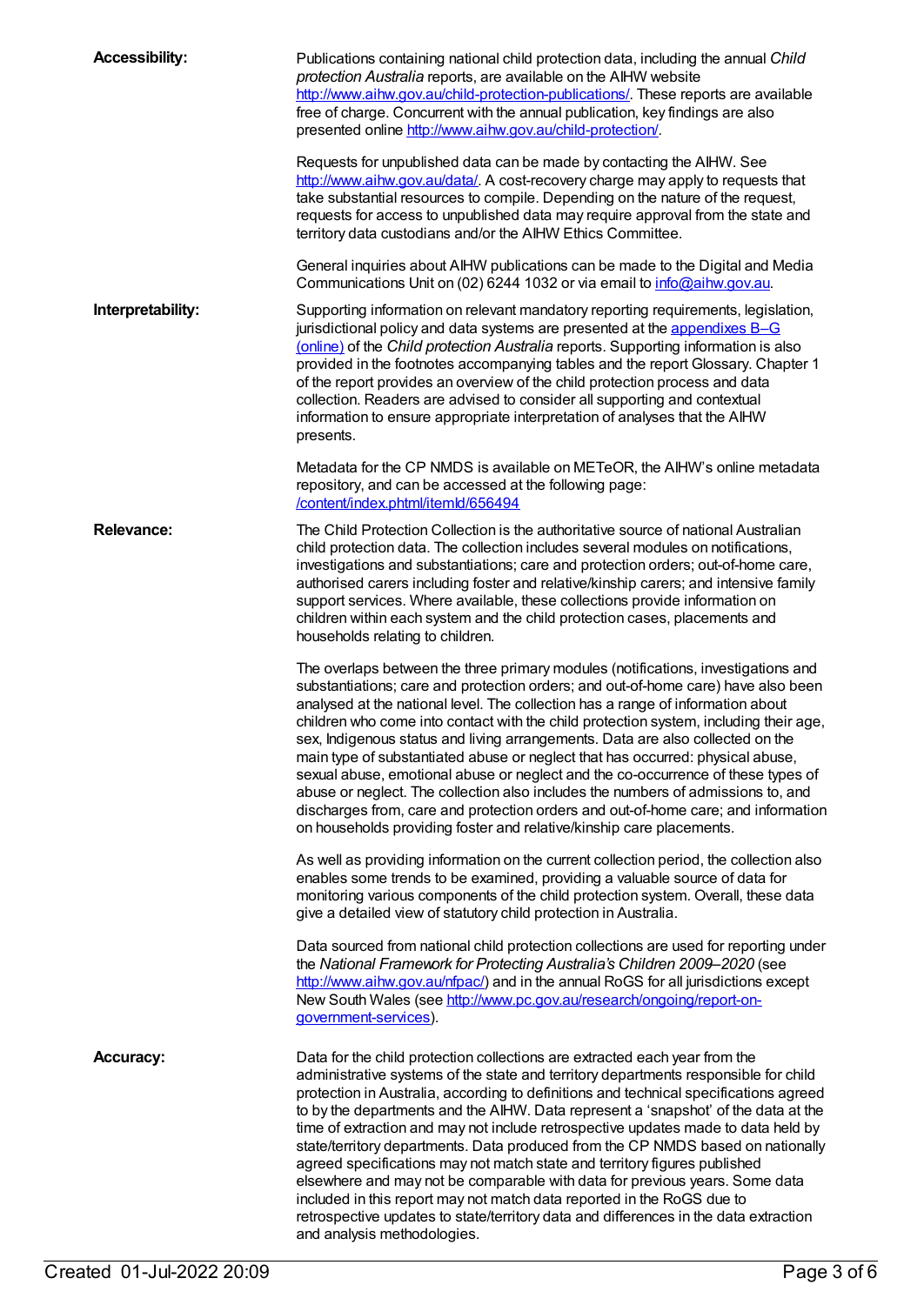### **Scope and coverage**

National child protection data are based only on those cases reported to departments responsible for child protection and therefore are likely to understate the true prevalence of child abuse and neglect across Australia. Further, notifications made to other organisations, such as the police or non-government welfare agencies, are included only if they were also referred to departments responsible for child protection.

As children may receive a combination of child protection services there are important links and overlaps between the notifications, investigations and substantiations; care and protection orders; and out-of-home care data modules. For example, children who are the subjects of substantiations may be placed on care and protection orders, and many children on care and protection orders are also in out-of-home care. The overall number of children receiving child protection services—along with the overlaps between the separate data modules—have been reported since 2012–13.

Each year, a number of children are the subjects of more than one notification and/or substantiation during the year. The proportion of children who were the subject of more than one substantiation in the year have also been reported since 2012–13.

Ongoing work is being undertaken on the CP NMDS to broaden the scope of the national data collection and to improve quality and comparability of data across jurisdictions.

### **Data quality**

Overall, the quality and coverage of the child protection data collection are good. However, data availability affects the interpretability of some data presented.

- Socioeconomic status and remoteness analyses are based on postcode at the time of notification, and/or of the living arrangement. It should be noted that postcode can be recorded at different times: at the time the abuse or neglect took place, or at the time of the notification, investigation or substantiation.
- *Children aged 0–17 who were the subjects of substantiations of notifications received during 2015–16*, *by Indigenous status* should be interpreted with caution due to the high proportion of children whose Indigenous status was unknown in Tasmania and the Australian Capital Territory (14% and 9%, respectively).
- New South Wales data does not include children on finalised supervisory orders. Disaggregation of finalised guardianship or custody orders and finalised third-party parental responsibility orders into long- and short-term categories was not available.
- New South currently does not strictly conform to the national counting rules for admissions to care and protection orders.
- Data on out-of-home carer households on an average day by authorisation type were not available for New South Wales and Queensland.
- Data on households exiting foster care and relative/kinship care were not available for New South Wales.
- Data on out-of-home carer households on an average day by authorisation type were not available for New South Wales and Queensland. The count of unique carer households also excludes New South Wales.
- Data on children commencing intensive family support services were not available for the Northern Territory. Data on the living arrangements of children commencing intensive family support services were not available for South Australia and Tasmania.
- Data on the relationship of relative/kinship carers was not available for New South Wales, Victoria, Western Australia and the Northern Territory.

**Coherence:** National child protection data have been provided to the AIHW since 1993 under the agreement between the AustralianGovernment, the states and territories and the AIHW concerning the provision of data on welfare services. In 1993, separate reports were published on child abuse and neglect (*Child abuse and neglect Australia 1990–91*) and care and protection orders (*Children under care and protection orders Australia 1990–91*).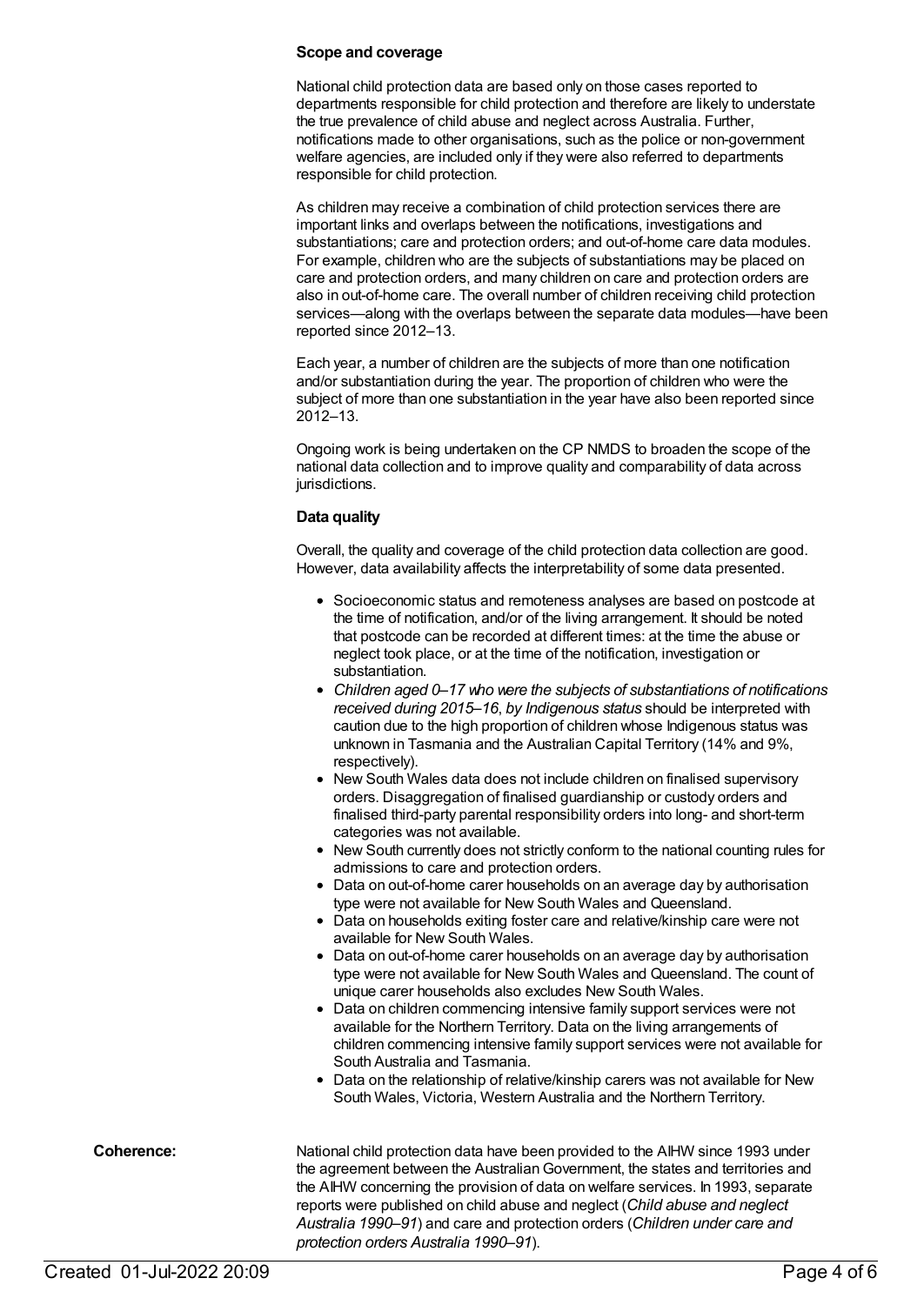*Child protection Australia 1996–97* contained consolidated information on several child protection data modules (notifications, investigations, substantiations; care and protection orders; and out-of-home care) for the first time. *Child protection Australia* has subsequently been released as an annual report in that format. Limited data on intensive family support services were included for the first time in *Child protection Australia 2003–04*. Data on foster carer households were included for the first time in *Child protection Australia 2009–10* and relative/kinship carer data were included for the first time in *Child protection Australia 2010–11*. The ability to replicate and expand on existing national reporting was the primary focus of the CP NMDS when it was implemented in 2012–13. Existing national technical specifications were retained and clarified as part of this process.

New analyses included for the first time in *Child protection Australia 2012–13* related to:

- unique children receiving child protection services in each jurisdiction
- the number of substantiations per child
- co-occurring types of abuse and neglect
- socioeconomic status
- average day measures of children on orders; children in out-of-home care; and carer households approved/authorised to provide funded out-of-home care placements.

Queensland supplied unit record files for the first time in 2014–15. Queensland data for 2014–15 onward are not comparable with data for previous years.

The Northern Territory provided unit record carer data for the first time in 2015–16, which may not be comparable to aggregate data provided by the Northern Territory prior to 2015–16.

The following changes were made to CP NMDS collection and reporting in 2015– 16:

- The categories for order type were expanded to disaggregate long-term and short-term orders for finalised guardianship or custody orders and third-party parental responsibility orders; and new response options for finalised adoption orders and orders made for unaccompanied humanitarian minors were added.
- A new response option of 'Third-party parental responsibility care arrangement' was added to capture the living arrangements for children on third-party parental responsibility orders.

Changes and new analyses included for the first time in *Child protection Australia 2015–16* include:

- Remoteness analyses for children who were the subject of substantiations and children in out-of-home care.
- Preliminary analyses relating to the relationship of relative/kin carers to children in relative/kinship placements.
- Expanded reporting on long-term alternative care arrangements for children who have been continuously in care for 2 or more years including legal arrangement and analysis of time in one main care arrangement by the number of unique care arrangements.
- Data on the number of unique carer households by the number of children placed at 30 June (regardless of placement type or carer household authorisation type).

It is standard practice to present 5-year trends in data, as changes in state and territory legislation, policy/practice and information management systems reduce the ability to accurately compare data over longer periods. Changes that have an impact on the data are provided as caveats to the data and in relevant appendixes to *Child protection Australia* reports.

The revised methodology used by the ABS to obtain estimates of the resident population for Indigenous and non-Indigenous children in 2013–14 resulted in an increase in estimates of the number of Indigenous Australians based on the 2011 Census compared with those based on the 2006 Census. This means that rates calculated with the 2011 Indigenous population estimates are lower than those based on the 2006 Census. To maintain consistency in the denominator and allow